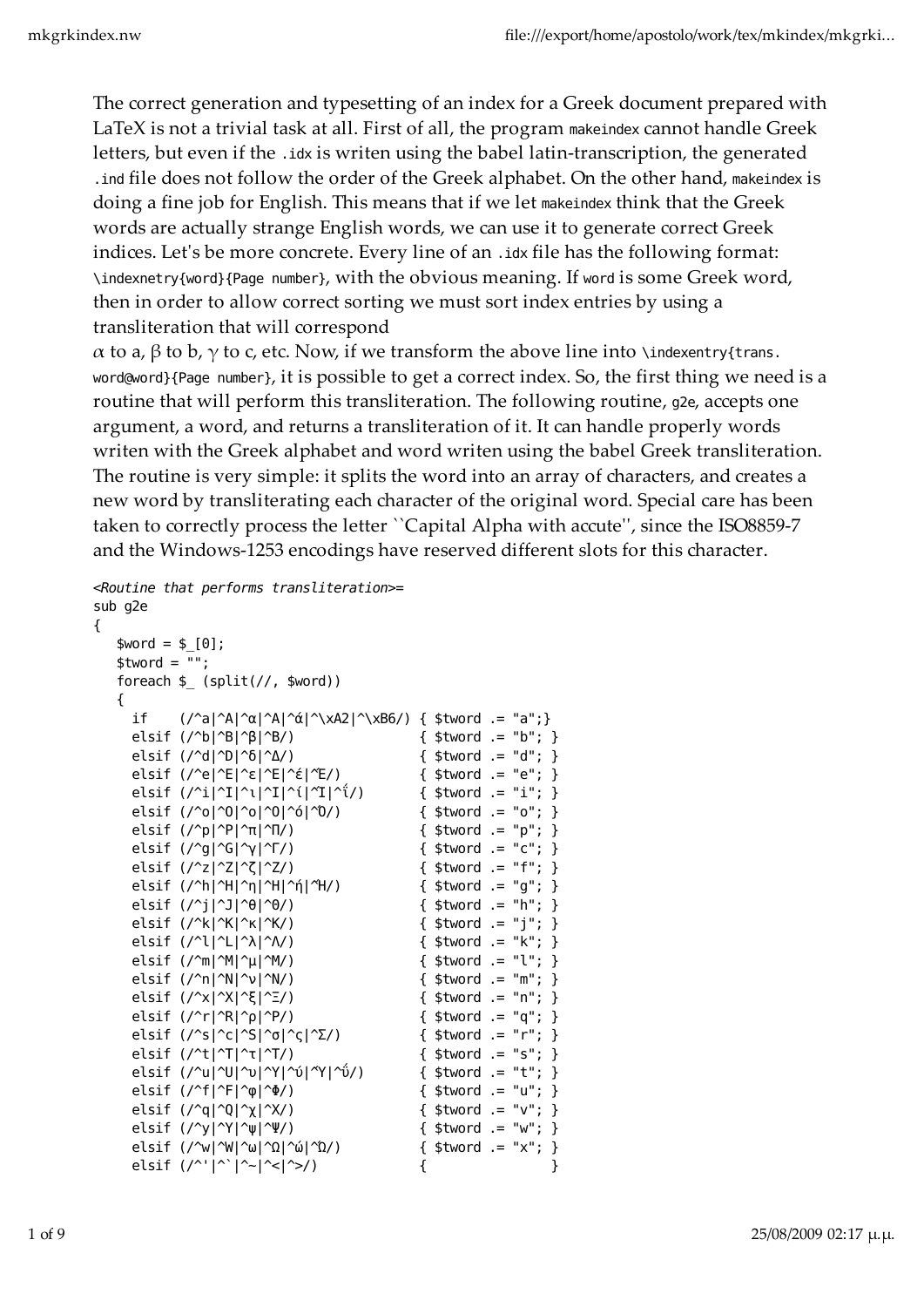```
 else { $tword .= $_ }
  }
  return $tword;
}
```
Now, that we have solved one problem we must face the others, namely the modification of the .idx file and the subsequent modification of the .ind file. (This of course means that we use makeindex to actually generate the index.) Before we do anything we must get the various command line arguments. Our program accepts at most three command line arguments: mkgrkindex.pl [-s A|a] [-l] index. With the -s switch one can specify which index style he wants to be used: A stands for an index where each group of entries that start with the same letter has as group-header this letter in uppercase form; and a means that the group-headers are lowercase letter. The absence of this switch denotes that the index will be just an ordinary LaTeX index, i.e., without a group-header. The -l specifies that this is an index that has only Latin words. The absence of this switch means that the index is a Greek one. Finally, index denotes the name of the .idx file; users may omit the file extension. The first think we do is to check whether there any command line arguments. In case there aren't or there more than three, we just print a usage message and exit. Otherwise, we print the version number and we process the command line arguments.

```
<Check for command line arguments>=
\text{~3}argc = @ARGV;
if ($argc == 0 || $argc > 4 ) # no command line arguments or more than 3
{ # arguments
   die "Usage: mkgrkindex.pl [-s A|a] [-l] index\n";
}
else
{
   print "This is mkgrkindex (previously known as mkindex) version 2.2\n";
   <Process command line arguments>
}
```
Since we don't know apriori the number of arguments we set the following global variables: \$style and \$is latin. For variable \$style a negative value means that a lowercase letter will precede each group of words beginning with the same letter, a positive value means that the letter will be uppercase and the value 0 means that there will be no letter preceding each group of words. While for variable \$is\_latin a positive value means that the index is non-Greek script index and a negative or zero means it is a Greek script index. The last thing we must do is to check whether the index file exists.

<Process command line arguments>=

 $$style = 0;$  $$is$  latin = 0; <Get command line arguments> <Check if .idx file exists>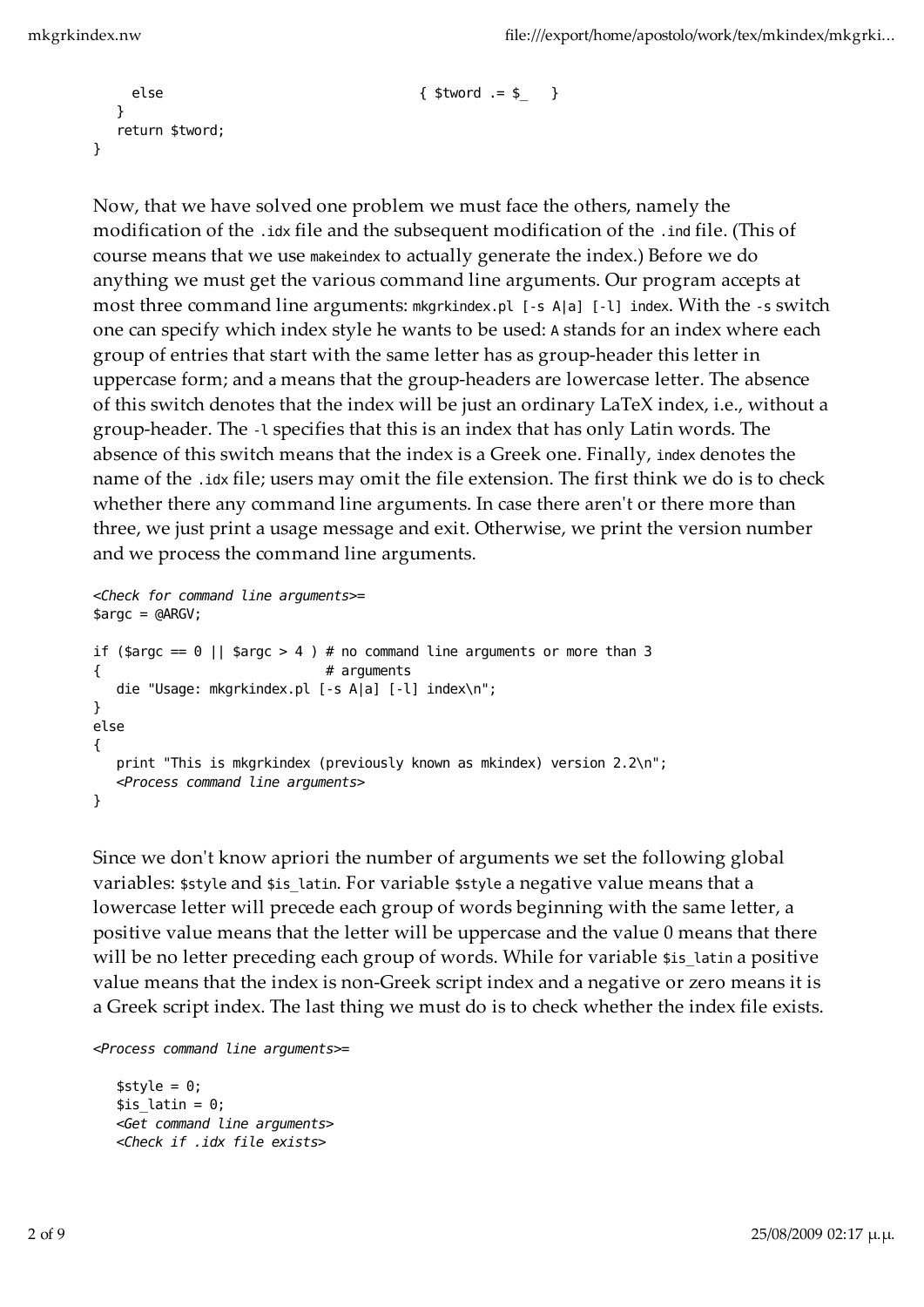In order to get the various command line arguments we use a simple while loop that check each element of the array @ARGV. We check for both switches and we get the name of the file that contains the index.

```
<Get command line arguments>=
    SWITCHES: 
   while \$ = $ARGV[0]) { 
        shift;
       if (\wedge-s/)
        {
           if ($ARGV[0] eq "a")
           {
              $style = -1; }
           elsif ($ARGV[0] eq "A")
           {
              $style = 1; }
           else
           {
              die "$ARGV[0]: Illegal argument for switch -s\n";
           }
           shift; 
        }
        elsif (/^-l/)
        {
          $is latin = 1;
        }
       elsif (\wedge^2-\wedge^2)+\wedge^2 {
          die "$ : Illegal command line switch!\n";
        }
        else
        {
          $file = $ ;
        } 
    } 
    die "No index file name specified!\n" if $file eq "";
```
In order to check whether the index file exists, we simply use the -e operator. First we check if \$file exits, if doesn't then probably file \$file.idx exists, i.e., the user hasn't typed the filename extension. In case this doesn't exist, then we are sure there is no index file. After these checks, variable \$file contains the file name without extension.

```
<Check if .idx file exists>=
    if (! (-e $file))
    {
       die "$file: no such file!\n" if $file =~ /.+\..+/;
        die "$file.idx: no such file!\n" if (! (-e "$file.idx"));
        $index_file = "$file.idx";
    }
    else
    {
```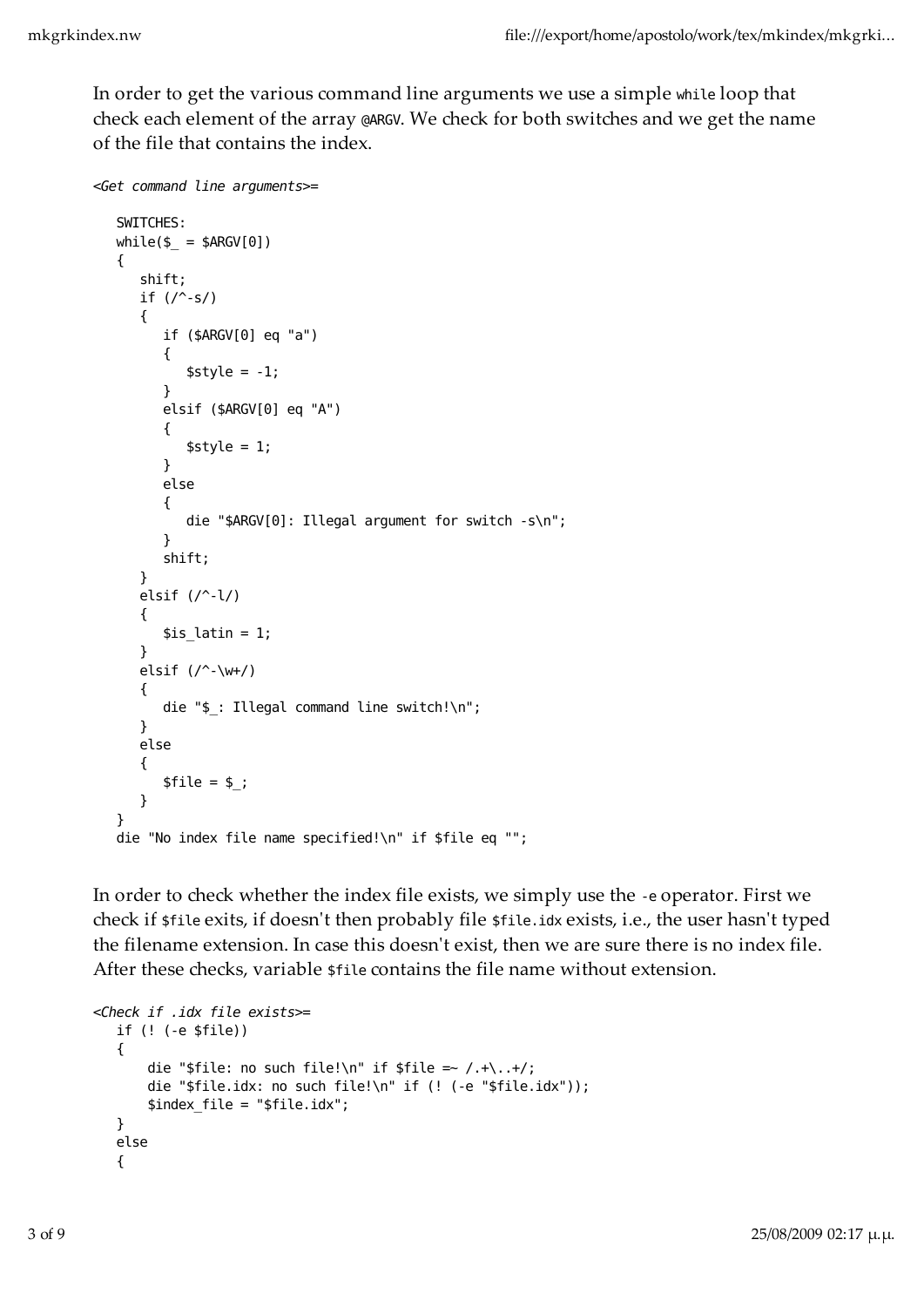```
 $index_file = $file;
    $file = $1 if $index file = ~/(.+)\,.+/; }
```
We have now all the information we need in order to modify the index file. First we must rename the index file, since we are going to modify it. Next, we open the renamed file for reading and we open a fresh file into which we will write the modified index. These changes must be done only if this is a Greek index, i.e., if the value of \$is\_latin is equal to zero. The next think we do is to modify the index entries. If an index entry appears in the \frontmatter of a LaTeX document, then its page number comes out as a Latin number. Since we are preparing a document with the greek option of the babel package this number comes out as an argument of the command \textlatin, e.g., \textlatin{ix}. This means that we must modify the page information too. However, this change requires to rescan the whole index file. So, we delete the original index file, rename the modified one and then correct the page numbers, by using the same method.

```
<Modify LaTeX index file>=
$old_file="$index_file.old";
if ($is latin == 0)
{
   rename $index file, $old file;
    open(OLD, "<$old_file") || die "Can't open file $old_file\n";
    open(NEW, ">$index_file") || die "Can't open file $index_file\n";
   <Modify index entries>
    close OLD;
    close NEW;
    unlink $old_file;
} 
rename $index file, $old file;
open(OLD, "<$old file") || die "Can't open file $old file\n";
open(NEW, ">$index file") || die "Can't open file $index file\n";
<Correct page numbers>
close OLD;
close NEW;
unlink $old_file;
```
If the value of variable \$15 latin is positive there is nothing to do. But, if it is zero, then we change each index line. Nikos Platis has suggested a better method to parse individual lines. Since this method is better, I have decided to use it. The method uses split to split what goes inside the curly brackets into simpler parts. This function takes two arguments, a regular expression and a string, and if the regular expression matches somewhere in the string, the returns what goes before and after the substring that matched. The method tries to first split the string at the | symbol. Note that the expression (?<!")\x7C matches any | that is not preceeded by a quotation mark (the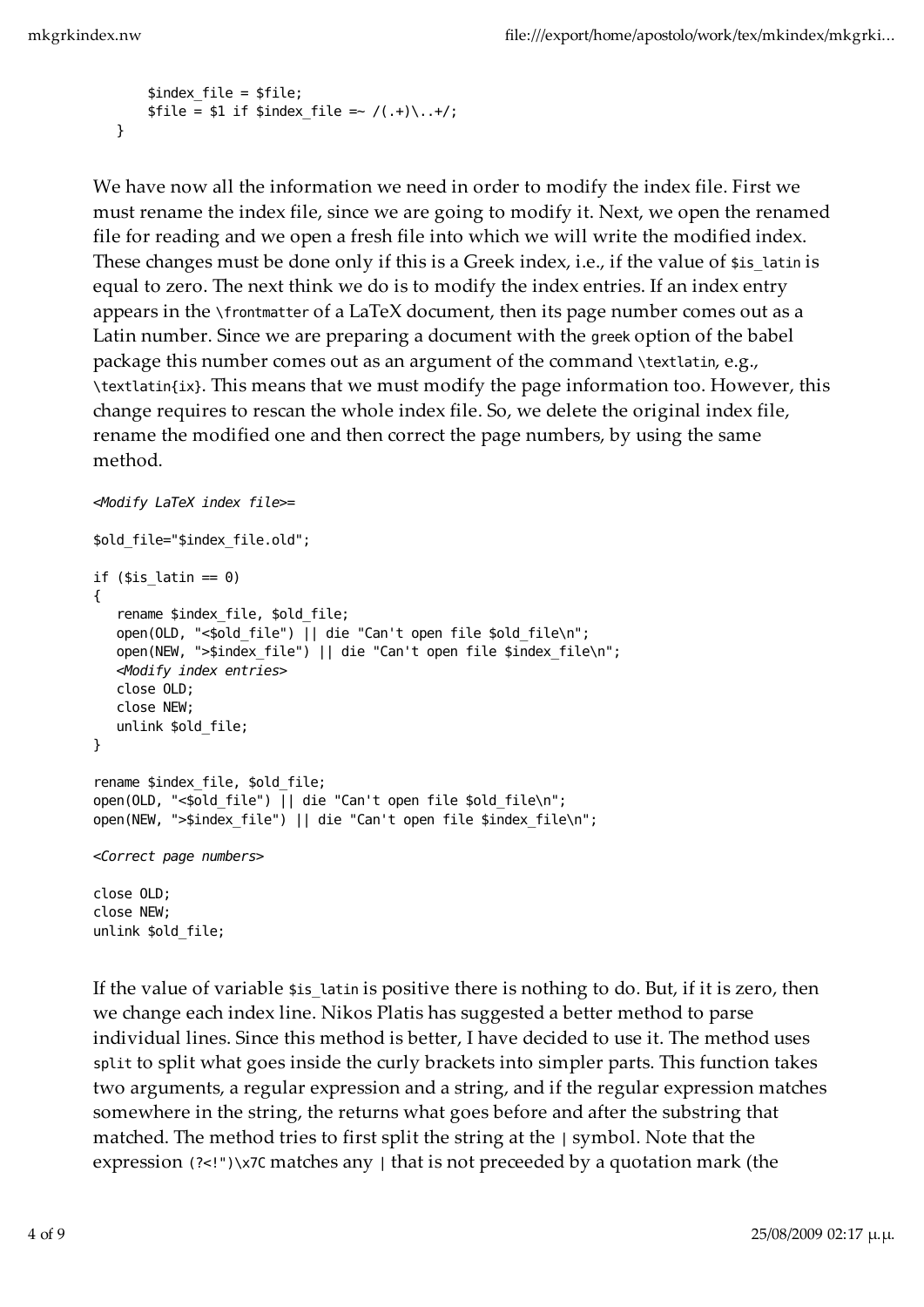original algorithm did not take care of this detail). Then it splits what goes before | at each occurence of the ! symbol. Finally, each part of these substrings is splitted at the point where the @ symbol is found. The last thing is to make all necesary transformations and to assemble the index entry.

```
<Modify index entries>=
while (<OLD>)
{
    \# \x7B = \{, \x7D = \}, \x40 = \emptyset, \x7C = |, \x21 = |, \x28 = |, \x29 = | chomp;
     #Nikos Platis has suggested the replacement of the original code with a better
     #parsing method. The code that follows is essentially Nikos's code with
     #some minnor modifications, as explained in the documentation.
    $newentry = ""; /^\\indexentry\x7B(.+)\x7D(.+)/;
     $fullentry = $1;
    space = $2;(\text{sindexentry}, \text{format}) = \text{split}((? < !")\x7C/, \text{fullentry};
    Qentryparts = split///? < !")\x21/, $indexentry);
     $numparts = @entryparts;
    for (\$i = 0; \$i < $numparts; \$i++) {
      (\$x, \$y) = split///? < !"\) \x40/, @entryparts[$i]);
      if (\$i > 0) {
         $newentry .= "!"
       }
      $tx = g2e ($x)$; if ($y) {
         $newentry .= "$tx\@$y"
       }
       else {
         $newentry .= "$tx\@$x";
       }
     }
     print NEW "\\indexentry{$newentry";
     if ($format) {
       print NEW "|$format"
     }
     print NEW "}$page\n"
}
```
Correcting the page numbers is very easy. We check each line and if one happens to have the form \indexentry{w}{\textlatin{p}}, then we replace it with \indexentry{w|textlatin}{p}. Of course this does not take care of cases where the | operator is already in use, but then we make the assumption that definitions and such stuff do not appear in the foreword of a document.

```
<Correct page numbers>=
while(<OLD>)
{
    chomp(S):
     if (/\\indexentry\x7B(.+)\x7D\x7B\\textlatin\s*?\x7B(\w+)\x7D\x7D/)
     {
       print NEW "\\indexentry{$1|textlatin}{$2}\n";
     }
```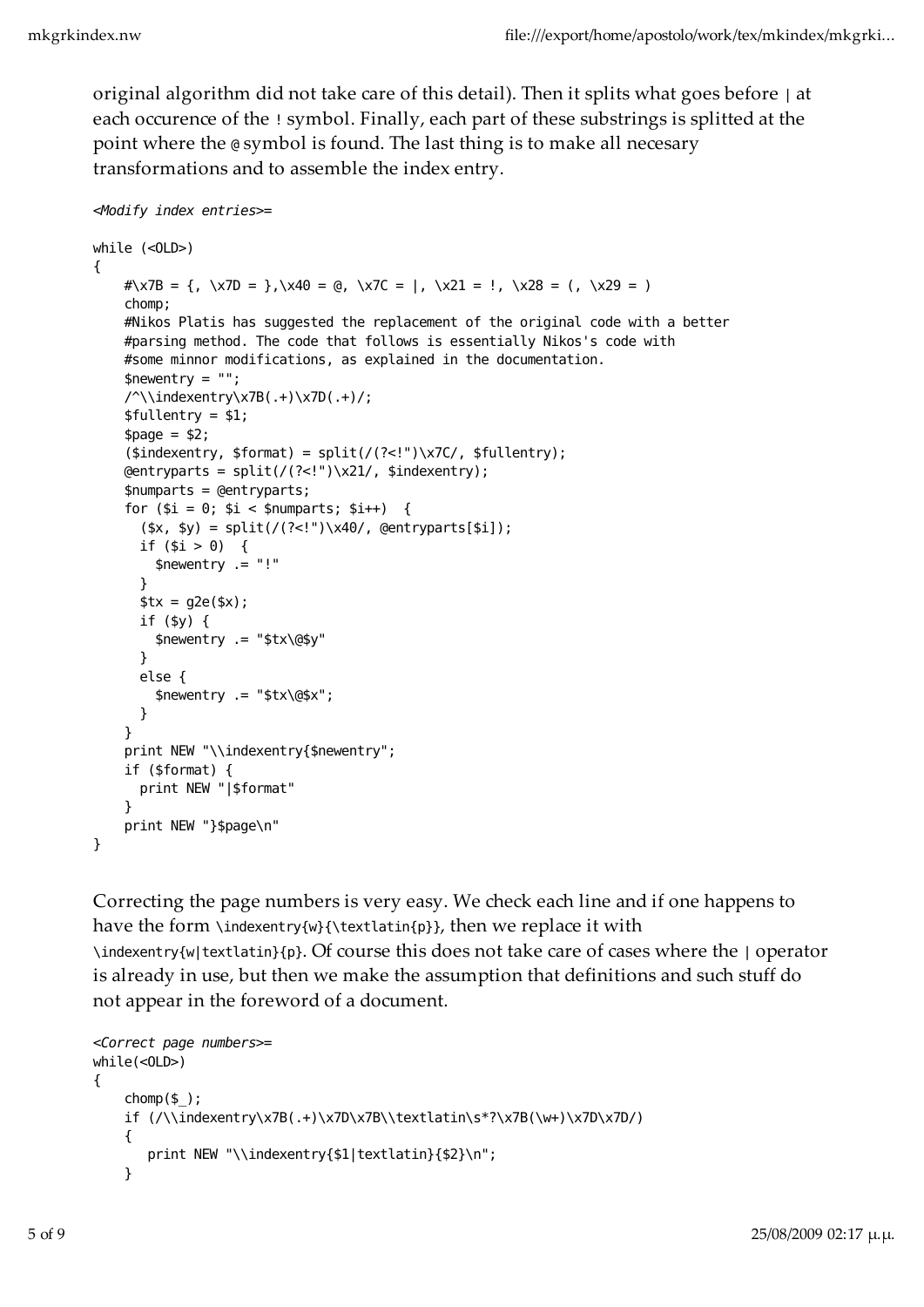```
 else
      {
        print NEW "$ \n";
      }
}
```
The .ind file will be generated by invoking program makeindex. In case the name of the program is different in the userʹs installation, he/she must change the assignment at the beginning of the program. As we said, the user can choose between three different types of indices. Indices of type "A" and "a", assume that LaTeX and makeindex have access to files uppercase-headers.ist and lowercase-headers.ist. So, make sure these files are properly installed. Depending on the value of variable \$style, we generate the appropriate index.

```
<Generate .ind file>=
if ($style < 0)
{
    system("$makeindex -s lowercase-headers.ist $file");
}
elsif ($style > 0)
{
    system("$makeindex -s uppercase-headers.ist $file");
}
else
{
    system("$makeindex $file");
}
```
Now the we have created the .ind file, if the user has chosen either the A or a option we must modify the file so that the English letters become Greek ones. The mechanism is very simple: we employ the inverse of the mapping we employed in subroutine g2e. In order to do this we use a hash table. In case the  $\sin = 1$ , then the only thing we need to do is to translate the word "symbol" into Greek. Before, we do anything further we must open the file and to rename the old index file.

```
<Modify the .ind file>=
```

```
<Declare hash table>
$ind_file = "$file.ind";
$old_file="$ind_file.old";
if ($is latin == 0)
{
   rename $ind file, $old file;
   open(OLD, "<$old file") || die "Can't open file $old file\n";
    open(NEW, ">$ind_file") || die "Can't open file $ind_file\n";
    <Correct header letters>
    close OLD;
    close NEW;
    unlink $old_file;
}
```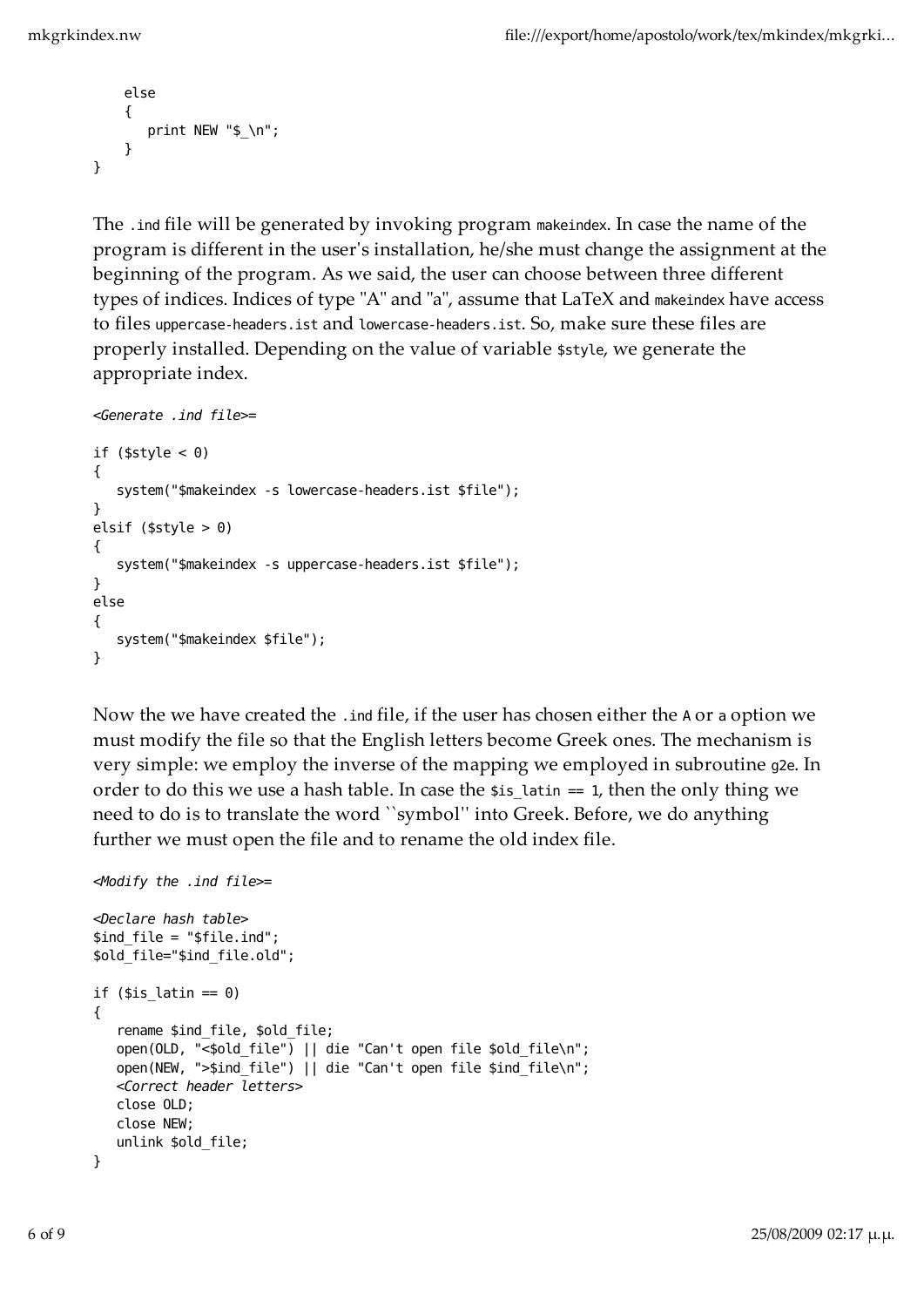```
rename $ind file, $old file;
open(OLD, "<$old file") || die "Can't open file $old file\n";
open(NEW, ">$ind file") || die "Can't open file $ind file\n";
<Translate the word symbol>
close OLD;
close NEW;
unlink $old_file;
```
We declare a hash table in which we will store the inverse transliteration table.

```
<Declare hash table>=
%e2g = ('a' \implies 'α', 'A' \implies 'A','b' => 'β', 'B' => 'B',
               'c' => 'γ', 'C' => 'Γ',
              'd' \implies '0', 'D' \implies 'A','e' \Rightarrow 'ε', 'E' \Rightarrow 'E',
               'f' => 'ζ', 'F' => 'Ζ',
               'g' => 'η', 'G' => 'Η',
              'h' => 'θ', 'H' => 'θ',
              \mathsf{`i'} \Rightarrow \mathsf{`v'}, \mathsf{`I'} \Rightarrow \mathsf{`I'},'j' \implies 'K', 'J' \implies 'K','k' => '\lambda', 'K' => '\Lambda',
              'l' \Rightarrow 'μ', 'L' \Rightarrow 'M',
               'm' => 'ν', 'M' => 'Ν',
               'n' => 'ξ', 'N' => 'Ξ',
              'o' \implies 'o', '0' \implies '0', 'p' => 'π', 'P' => 'Π',
              'q' \implies 'p', 'Q' \implies 'P','r' => 'σv', 'R' => '\Sigma',
               's' => 'τ', 'S' => 'Τ',
               't' => 'υ', 'T' => 'Υ',
               'u' => 'φ', 'U' => 'Φ',
              'v' => 'χ', 'V' => 'X',
              'w' \implies 'w', 'W' \implies 'W','x' \Rightarrow 'w', 'X' \Rightarrow 'Q' );
```
In order to translate the word symbol we must just scan the entire .ind file and to find the word symbols or Symbols. This isn't difficult since each header line is of the form {\hfil word \hfil}, where word is either the a letter, the word symbols or the word Symbols. Once we find the word we replace it with its translation.

```
<Translate the word symbol>=
while (<OLD>)
{
    if (/^\x7B\\hfil (\w)ymbols \\hfil\x7D/)
    {
        if ($1 eq "s")
        {
              print NEW "{\\hfil \\textgreek{\\textbf{s'umbola}}";
              print NEW "\\hfil}\\nopagebreak\n";
```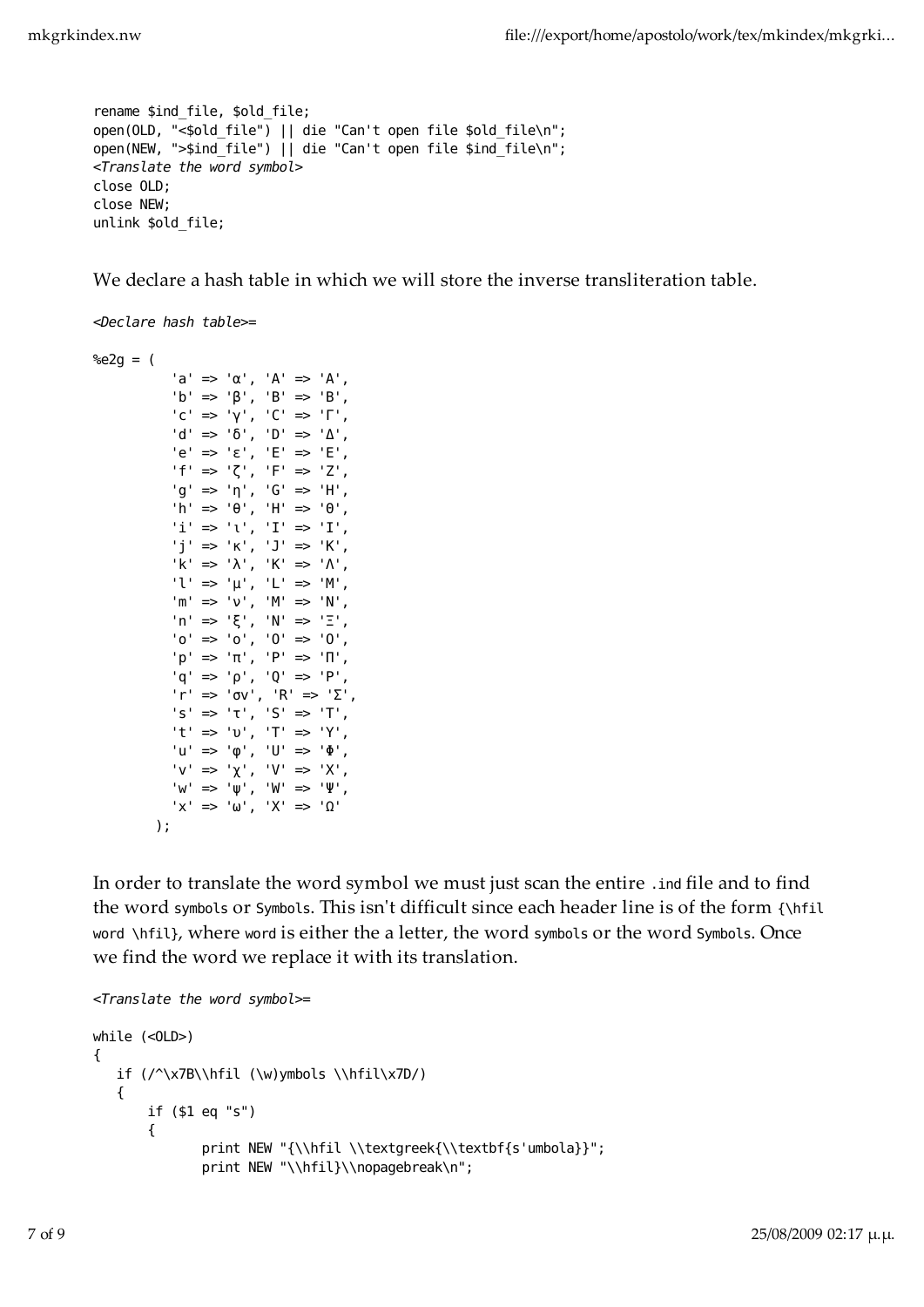```
 }
        elsif ($1 eq "S")
         {
               print NEW "{\\hfil \\textgreek{\\textbf{S'umbola}}";
               print NEW "\\hfil}\\nopagebreak\n";
        }
        else
         {
            die "Illegal header $1 in .ind file\n";
         }
    }
    else
    {
       print NEW;
    }
}
```
Correcting the header letters means to scan the whole index file and replace the English letters with Greek ones. We find lines of the form {\hfil a \hfil}\nopagebreak and we replace the English letter with the corresponding Greek by using the hash %e2g.

```
<Correct header letters>=
```

```
while (<OLD>)
{
      if (\sqrt{\hbaril} (\w2) \hbaril)/ {
         $lettergr = $e2g{$1}$;print NEW "{\\hfil $lettergr \\hfil}\\nopagebreak\n";
       }
      else
      \mathcal{L} print NEW ;
       }
}
```
Let's summarize. This program is makes it possible to use program makeindex as if this program was writen for Greek people only! The program works as follows: (a) it check the command line arguments, (b) it modifies the LaTeX generated index, (c) generates the .ind according to the userʹs wishes, and (d) corrects the .ind file if necessary, i.e., if the user has asked for some alphabetic headers in his/her index.

```
<*>=
#!/usr/bin/env perl
#
#(c) Copyright 1998-2009 Apostolos Syropoulos
# asyropoulos@yahoo.com
#
# The LaTeX Project Public License (lppl) 
# This software is copyright but you are granted a license which gives you,
# the "user" of the software, legal permission to copy, distribute, and/or 
# modify the software. However, if you modify the software and then distribute 
# it (even just locally) you must change the name of the software, or use other 
# technical means to avoid confusion.
```